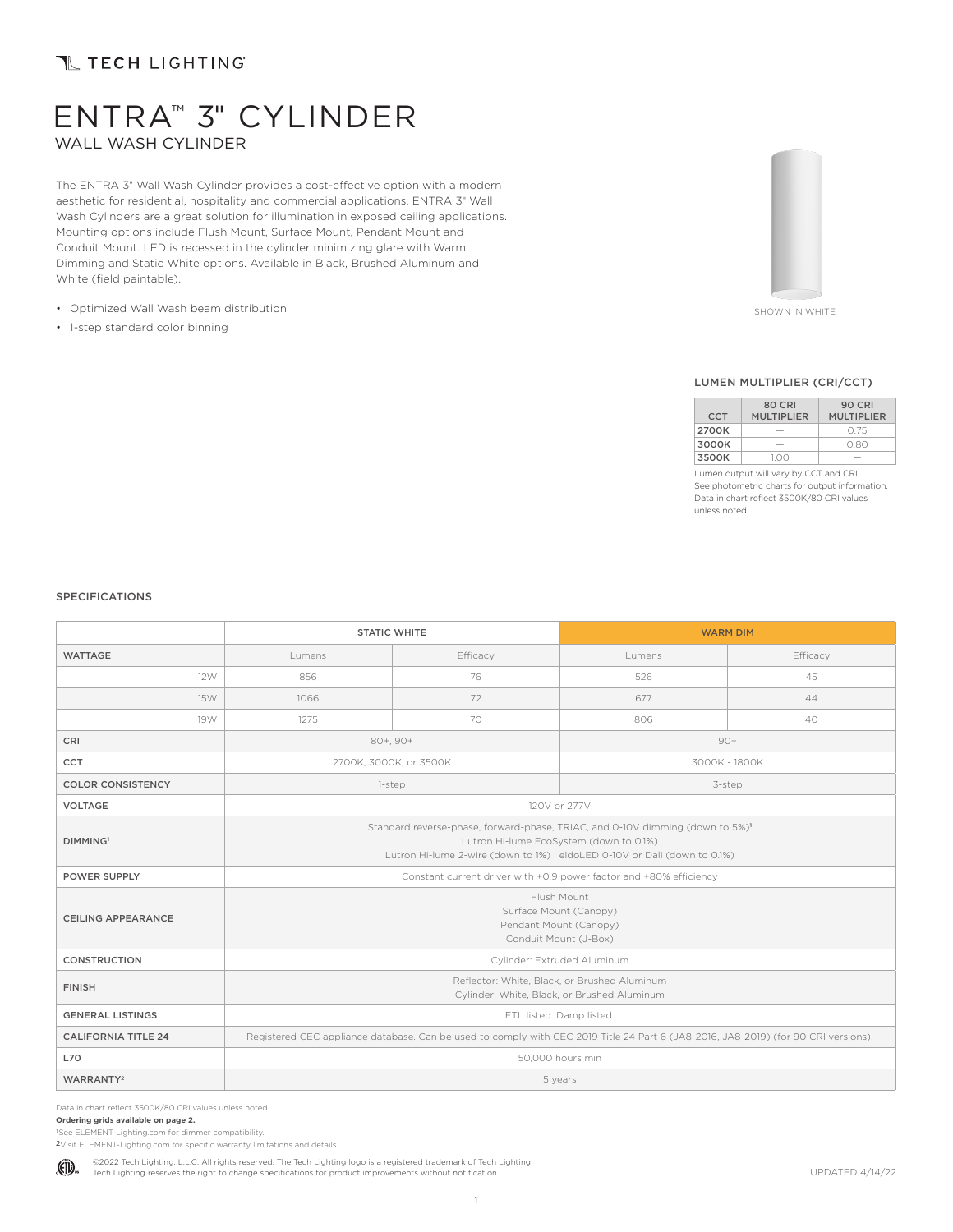## **TL TECH LIGHTING**

# ENTRA™ 3" CYLINDER WALL WASH CYLINDER

#### ORDERING GRIDS

#### CYLINDER

| PRODUCT                                      | <b>MOUNTING</b>                                                                                                              | <b>OUTPUT</b>                                                      | CRI/CCT                                                                                                                           | <b>FUNCTION</b>        | <b>DRIVERS</b>                                                                                                                                                                                                                                                            | <b>REFLECTOR</b><br><b>FINISH</b>               | <b>CYLINDER</b><br><b>FINISH</b>                   |
|----------------------------------------------|------------------------------------------------------------------------------------------------------------------------------|--------------------------------------------------------------------|-----------------------------------------------------------------------------------------------------------------------------------|------------------------|---------------------------------------------------------------------------------------------------------------------------------------------------------------------------------------------------------------------------------------------------------------------------|-------------------------------------------------|----------------------------------------------------|
| <b>ENCY3R ENTRA</b><br>CYLINDERS<br>3" ROUND | F FLUSH MOUNT 1<br>S SURFACE MOUNT<br>(CANOPY)<br>P PENDANT MOUNT<br>(CANOPY)2<br>C. CONDUIT MOUNT<br>$(J-BOX)$ <sup>3</sup> | -L12 12W (1400 LMS)<br>-L15 15W (1800 LMS)<br>-L19 19W (2250 LMS)4 | 835 80 CRI. 3500. 1-STEP<br>927 90 CRI. 2700K. 1-STEP<br>930 90 CRI. 3000K. 1-STEP<br>9WD 90 CRI. WARM DIM.<br>3000-1800K, 3-STEP | WALL WASH<br><b>WW</b> | INTEGRATED DRIVERS 120V/277V<br>UNIVERSAL PHASE/0-10V 5%4<br>-UNV<br>REMOTE DRIVERS 120V/277V5<br>$-ELDO$ FIDOLED 0.1% 0-10V LINEAR<br>-ELDOA FI DOI ED 0.1% 0-10V LOGARITHMIC<br>-ELDD FIDOLED 0.1% DALL<br>-HLECO LUTRON HI-LUME 0.1% ECOSYSTEM<br>REMOTE DRIVERS 120V5 | -B BLACK<br>-W WHITE<br>-A BRUSHED<br>AI UMINUM | <b>B</b> BLACK<br>W WHITE<br>A BRUSHED<br>ALUMINUM |
|                                              |                                                                                                                              |                                                                    |                                                                                                                                   |                        | -HL2W LUTRON HI-LUME 1% 2-WIRE6                                                                                                                                                                                                                                           |                                                 |                                                    |
| ENCY3R                                       |                                                                                                                              | $\sim$                                                             |                                                                                                                                   | <b>WW</b>              | -                                                                                                                                                                                                                                                                         | ۰                                               |                                                    |
|                                              | For dimming details, refer to Dimmer Compatibility Chart                                                                     |                                                                    |                                                                                                                                   |                        |                                                                                                                                                                                                                                                                           |                                                 |                                                    |

For dimming details, refer to Dimmer Compatibility Chart. 1F - Flush Mount includes adapter plate to assemble to standard 4" square or octagonal junction boxes prior to ceiling install.

2P - Pendant Mount for use with CPS Cylinders Pendant Stems.

3C - Conduit Mount includes custom junction box assembled at/below the ceiling.

4L19/L27 - L19 and L27 Output with UNV Driver dims down to 5% min only. Universal dimming is reverse-phase, forward-phase, and TRIAC.

5Remote drivers ship in 4" x 8" x 1.8" black enclosure for remote location mounting.

6HL2W - Lutron Hi-lume 2-wire driver standard phase dimming, 120V only. Not available with L19 Output.

#### PENDANT STEMS<sup>1</sup>

#### VAULTED CEILING ADAPTER1

| PRODUCT LENGTH <sup>2</sup> |                                                                | <b>FINISH</b>                                   | PRODUCT     | <b>FINISH</b>                                   |
|-----------------------------|----------------------------------------------------------------|-------------------------------------------------|-------------|-------------------------------------------------|
| <b>ECPS</b>                 | $12^{12}$<br>$24.24$ "<br>36 36"<br>48 48"<br>60 60"<br>72 72" | <b>B</b> BLACK<br>W WHITE<br>A BRUSHED ALUMINUM | <b>ECVA</b> | <b>B</b> BLACK<br>W WHITE<br>A BRUSHED ALUMINUM |
| <b>ECPS</b>                 |                                                                |                                                 | <b>ECVA</b> |                                                 |

### ECPS

1Required for Pendant Mount only.

2Consult Quotes Department for custom lengths to the inch.

1For use with Pendant Mount. Adds 1.7" to the overall length of the stem. Accommodates slopes up to 45 degrees.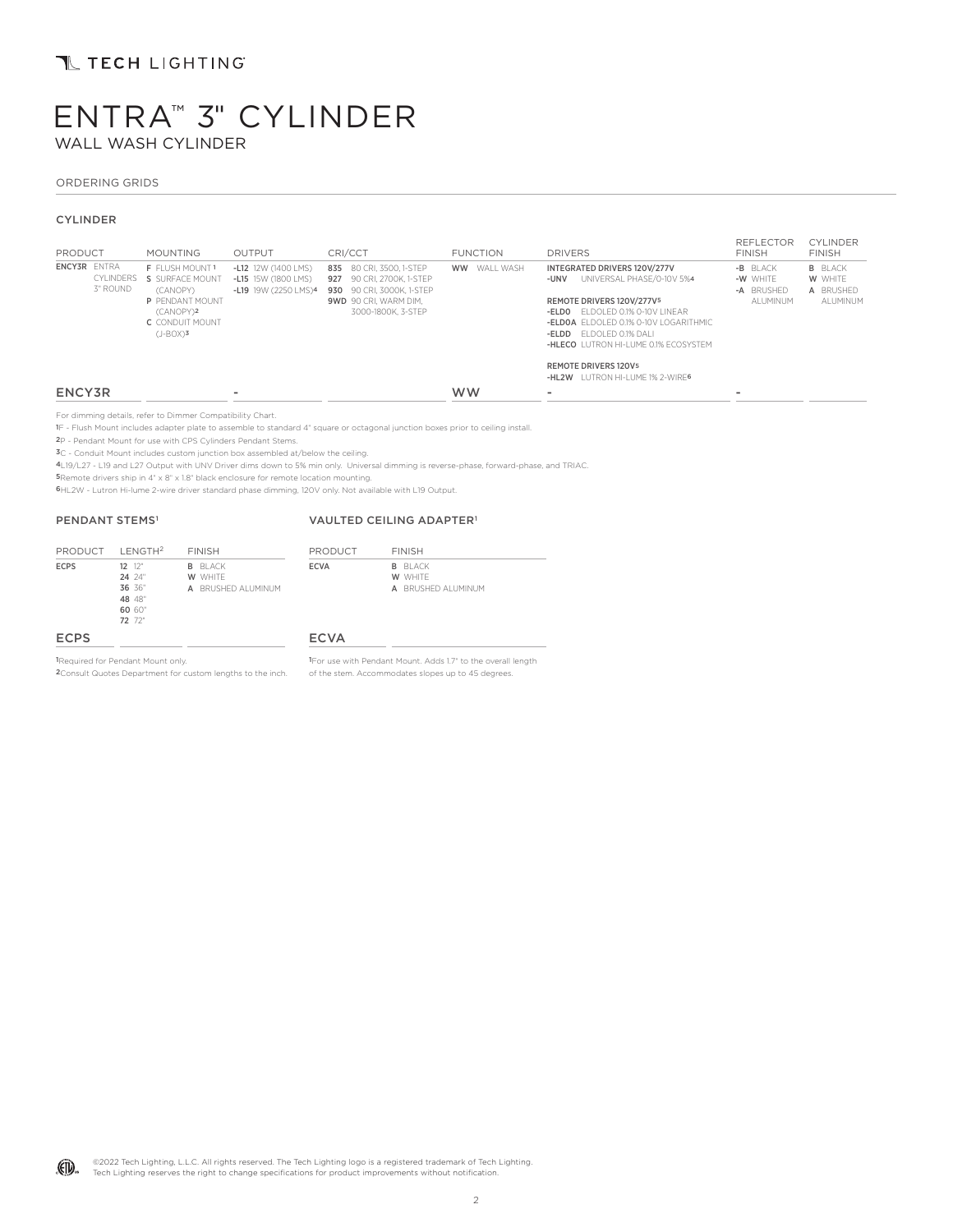## T TECH LIGHTING

# ENTRA™ 3" CYLINDER WALL WASH CYLINDER

CYLINDERS

### FLUSH MOUNT









WHITE BRUSHED ALUMINUM



BLACK



SURFACE MOUNT (CANOPY)







BLACK



(FD.







PENDANT MOUNT (CANOPY)

 $\frac{2^{n}}{51 \text{ mm}}$ 

 $rac{2^{n}}{51 \text{ mm}}$ 

 $\frac{8.3^{\circ}}{211 \text{ mm}}$ 

 $\frac{3^{n}}{76 \text{ mm}}$ 

 $\mathbf{L}$ Ñ

 $\sqrt{2}$ 



WHITE BRUSHED ALUMINUM

BLACK







©2022 Tech Lighting, L.L.C. All rights reserved. The Tech Lighting logo is a registered trademark of Tech Lighting. Tech Lighting reserves the right to change specifications for product improvements without notification.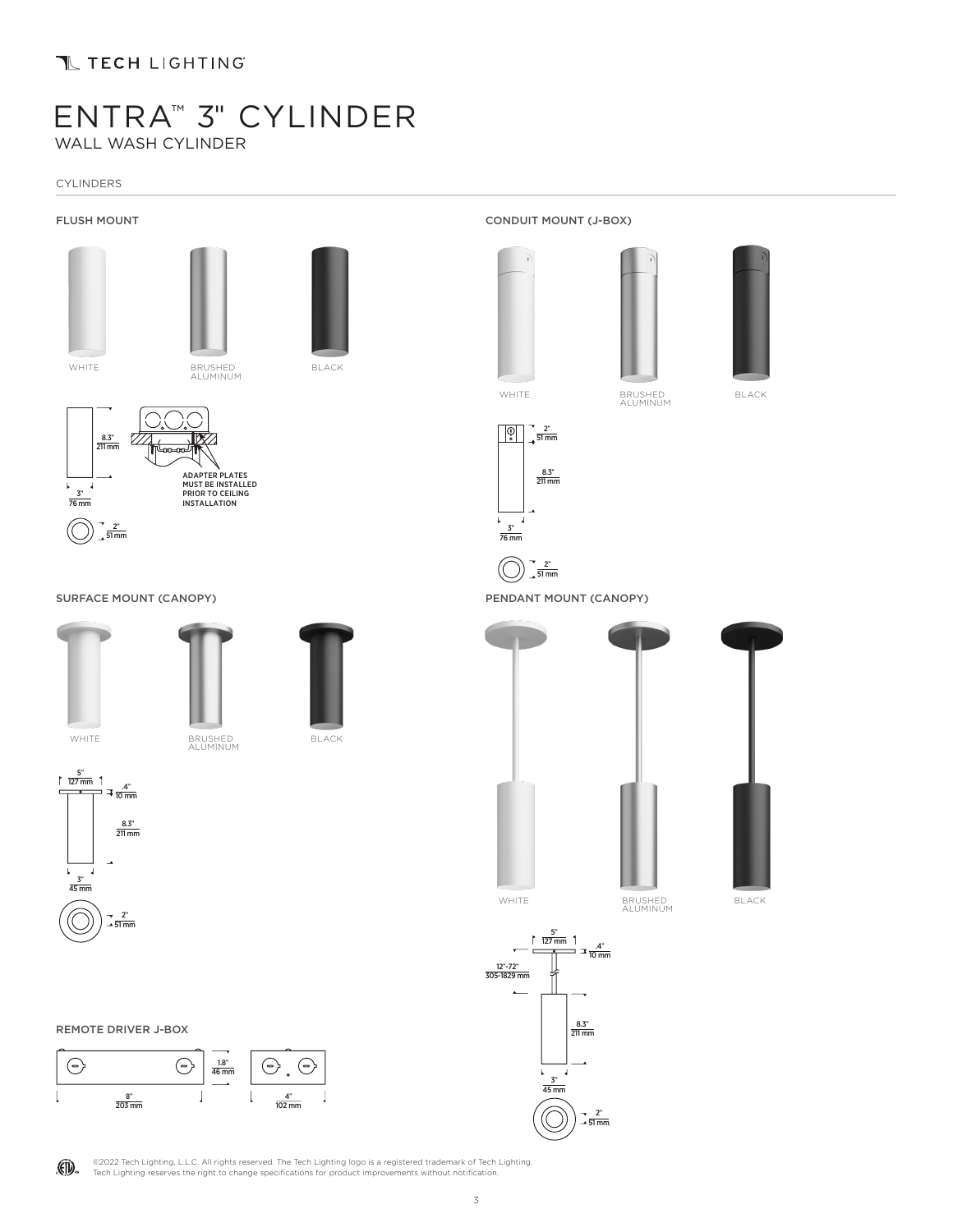## T TECH LIGHTING

# ENTRA™ 3" CYLINDER WALL WASH CYLINDER

### PHOTOMETRICS

| Description:              | 3" Cylinder Wall Wash<br>80 CRI, 3500K | Description:              | 3" Cylinder Wall Wash<br>90 CRI, Warm Dim |
|---------------------------|----------------------------------------|---------------------------|-------------------------------------------|
| Model:                    | 3" Cylinder Wall Wash                  | Model:                    | 3" Cylinder Wall Wash                     |
| Input Power (Watts): 18.3 |                                        | Input Power (Watts): 20.1 |                                           |
| Input Power Factor: 0.99  |                                        | Input Power Factor: 0.98  |                                           |
| Absolute Luminous         |                                        | Absolute Luminous         |                                           |
| Flux (Lumens):            | 1275                                   | Flux (Lumens):            | 806                                       |
| Lumen Efficacy            |                                        | Lumen Efficacy            |                                           |
| (Lumens per Watt): 70     |                                        | (Lumens per Watt): 40     |                                           |

| <b>ANGLE</b> | $O^{\circ}$ | $45^{\circ}$ | $90^{\circ}$ |
|--------------|-------------|--------------|--------------|
| $O^{\circ}$  | 702         | 702          | 702          |
| $5^{\circ}$  | 707         | 703          | 700          |
| $10^{\circ}$ | 705         | 704          | 693          |
| 15°          | 697         | 701          | 679          |
| $20^{\circ}$ | 687         | 689          | 657          |
| $25^\circ$   | 671         | 665          | 614          |
| $30^\circ$   | 644         | 622          | 548          |
| 35°          | 592         | 540          | 465          |
| $40^{\circ}$ | 499         | 420          | 374          |
| $45^{\circ}$ | 358         | 302          | 254          |
| $50^\circ$   | 200         | 187          | 182          |
| $55^\circ$   | 136         | 131          | 145          |
| $60^\circ$   | 102         | 99           | 106          |
| $65^\circ$   | 67          | 66           | 68           |
| $70^\circ$   | 43          | 39           | 42           |
| $75^\circ$   | 28          | 25           | 022          |
| $80^\circ$   | 17          | 15           | 12           |
| $85^\circ$   | 8           | 6            | 5            |
| $90^\circ$   | $\circ$     | $\circ$      | $\circ$      |

| <b>ANGLE</b> | $O^{\circ}$ | $45^{\circ}$ | $90^{\circ}$   |
|--------------|-------------|--------------|----------------|
| $O^{\circ}$  | 325         | 325          | 325            |
| $5^{\circ}$  | 286         | 297          | 324            |
| $10^{\circ}$ | 2259        | 277          | 320            |
| $15^{\circ}$ | 244         | 262          | 317            |
| $20^{\circ}$ | 236         | 250          | 313            |
| $25^\circ$   | 232         | 238          | 309            |
| $30^\circ$   | 227         | 224          | 302            |
| $35^\circ$   | 214         | 206          | 288            |
| $40^{\circ}$ | 195         | 186          | 262            |
| $45^{\circ}$ | 170         | 160          | 220            |
| $50^\circ$   | 139         | 127          | 157            |
| $55^\circ$   | 96          | 87           | 105            |
| $60^\circ$   | 69          | 66           | 72             |
| $65^\circ$   | 49          | 47           | 49             |
| $70^{\circ}$ | 32          | 29           | 31             |
| $75^\circ$   | 21          | 19           | 16             |
| $80^\circ$   | 13          | 11           | 9              |
| $85^\circ$   | 6           | 5            | $\overline{4}$ |
| $90^{\circ}$ | $\circ$     | $\circ$      | $\circ$        |





(FD. ©2022 Tech Lighting, L.L.C. All rights reserved. The Tech Lighting logo is a registered trademark of Tech Lighting.<br>Tech Lighting reserves the right to change specifications for product improvements without notification.